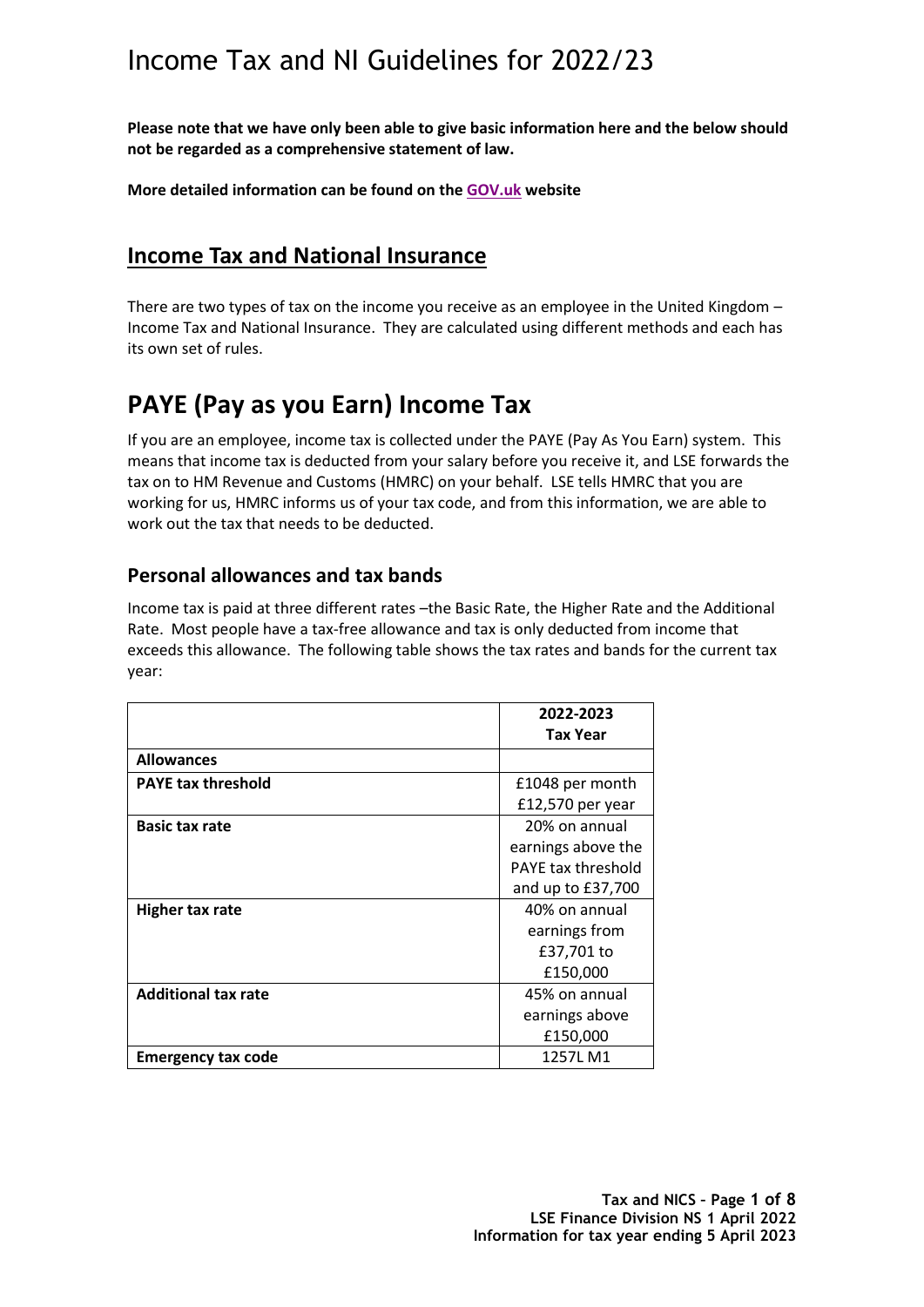\* The Personal Allowance reduces where income is above £100,000 - by £1 for every £2 of income above the £100,000 limit.

#### **Checking your tax code**

Information about your tax-free allowances is contained in your personal tax code. The standard tax code for the 2022-2023 tax year is 1250L – indicating the basic personal allowance of £12,570.

If your tax code is not the standard one, HMRC will usually send you a Notice of Coding. This will set out the allowances for which you are eligible and any deductions from and restrictions to these allowances. Subtracting the deductions and restrictions from the allowances will produce your tax-free allowance. Your tax code is produced by substituting the final digit of your tax-free allowance with a letter.

The following table explains the different tax codes:

| Code ends with L | <b>Basic Personal Allowance</b>            |  |
|------------------|--------------------------------------------|--|
| Code ends with M | Receiving 10% of partner's personal        |  |
|                  | allowance                                  |  |
| Code ends with N | Transferring 10% of partner's personal     |  |
|                  | allowance                                  |  |
| Code ends with P | Age-related personal allowance for someone |  |
|                  | aged 65-74                                 |  |
| Code ends with Y | Age-related personal allowance for someone |  |
|                  | aged 75 or over                            |  |
| Code ends with T | Tax code under review                      |  |

Occasionally (if you have another source of income or have underpaid tax in the past) you might have a *negative* tax allowance: in this case your tax code will begin with a K and the number after the letter K is the excess income that needs to be taxed in addition to any income you receive from LSE. In calculating your tax, we will take account of this excess income.

HMRC will inform us of your tax code electronically. Please note we are not allowed to change your tax code from a P2 Notice of Coding – we can only accept electronic notification HMRC.

There are five other tax codes sometimes used that indicate that tax is deducted from all your income at the same rate, without any allowances. These are:

| Code BR | All income taxed at Basic Rate (20%) - no<br>allowances given      |
|---------|--------------------------------------------------------------------|
| Code DO | All income taxed at Higher Rate (40%)- no<br>allowances given      |
| Code D1 | All income taxed at Additional Rate (45%) -<br>no allowances given |
| Code NT | No tax paid on this income                                         |
| Code 0T | All income taxed at all tax bands. No<br>allowances given.         |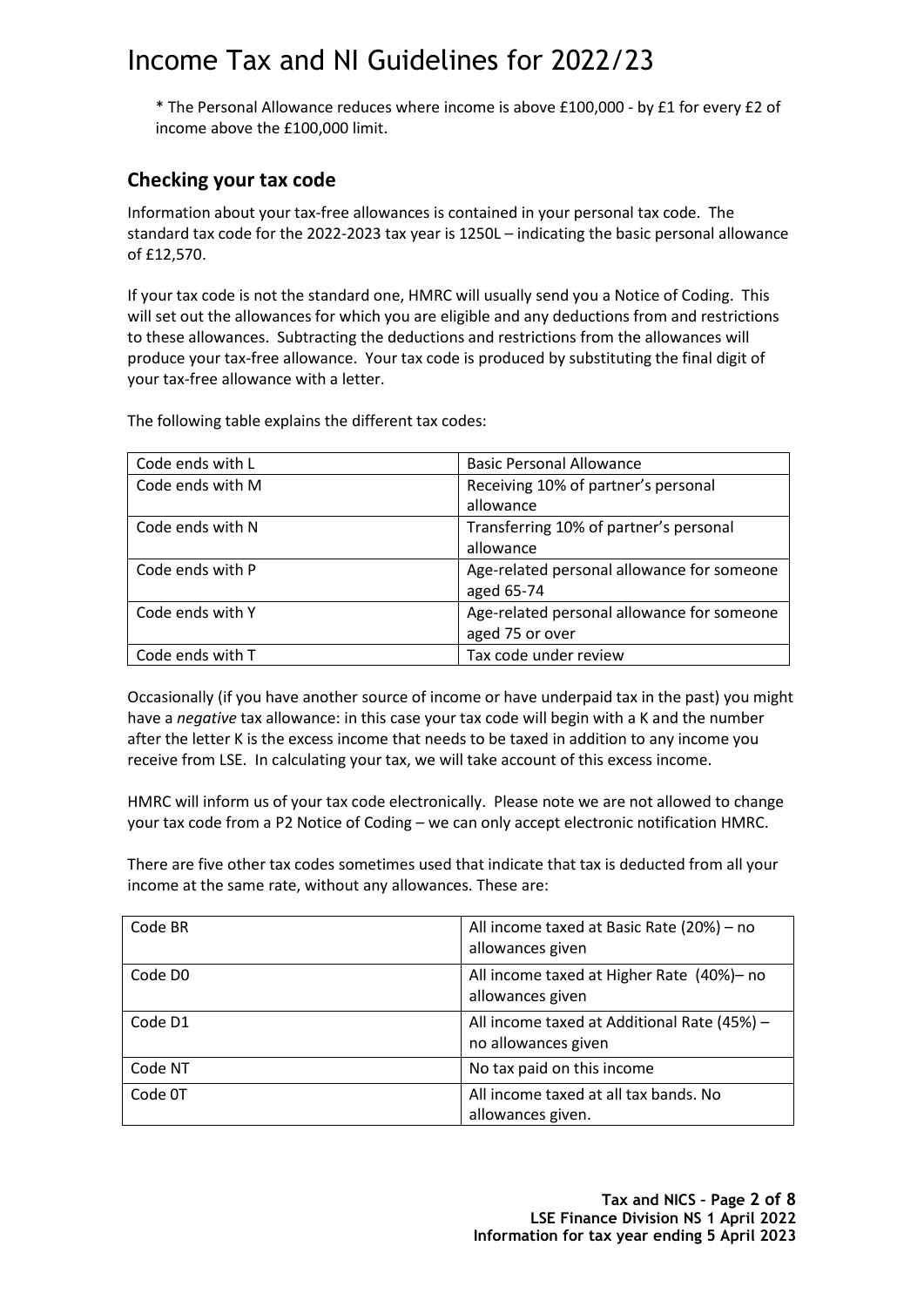These codes are usually only applicable if your LSE job is not your main job and you are receiving your allowances against income from another employer, or in the case of NT, if your income is being taxed in another country. If you have one of these tax codes but you think you should have a normal cumulative code, you should consult LSE Payroll for advice.

*Important: if your annual income is in excess of £100,000, you will begin to lose allowance at the rate of £1 for every £2 earned. HMRC should issue you with a 0T tax code in this instance – however it may take them some time to do so. If you are in this position, you should contact the HMRC Employees helpline to request the code; failure to do so could result in you underpaying tax and being subsequently faced with a large tax bill. As an individual you are responsible for ensuring that your tax coding is correct – LSE, as your employer acts on instruction from HMRC and cannot make changes to your tax code or discuss your personal taxation with HMRC or any external body.*

If we do not receive a P45 or if you have not completed the tax declaration upon on-boarding) when you start working for LSE, we will operate 0T as a default code, until the P45 is received or a notification from HMRC is received.

### **How PAYE works**

In general, each month you are able to earn  $1/12<sup>th</sup>$  of your personal allowance tax-free, and the rest of your income is divided up into the different tax bands and tax is deducted accordingly.

However it is important to note that tax codes are normally operated cumulatively – this means that previous earnings in the tax year are taken into account when tax is calculated each month. If your gross earnings are the same each month, the income tax deducted will remain about the same. However if your earnings vary from month to month, or if a new tax code is applied, we will recalculate the tax due for previous months, and if you have either under- or overpaid tax earlier in the year, an appropriate tax deduction or refund will be made from your next salary.

Please note that the UK tax year runs from 6 April through to 5 April. If you have overpaid tax in previous years and believe you are due a tax refund, you need to talk to HMRC directly.

If you are a member of one of the School's pension schemes (SAUL or USS), the pension contributions you make attract tax relief. This means that you are taxed only on an amount equal to your gross earnings minus your pension contributions. This applies to all Basic Rate and Higher Rate tax payers.

#### **When you start working for LSE**

If you are joining us from another employer, they should have issued you with a P45. You must bring this P45 to Human Resources on your first day or as soon as you receive it. If you do not have a P45 on your first day, it is a good idea to complete a New Starter Checklist on your first day in any case. This is an online form which you can access via the LSE Payroll webpages.

If you do not have a P45 (because your job at LSE is your first job after education, or your main job is with another employer in UK or you are receiving a pension), you need to complete a New Starter Checklist on your first day.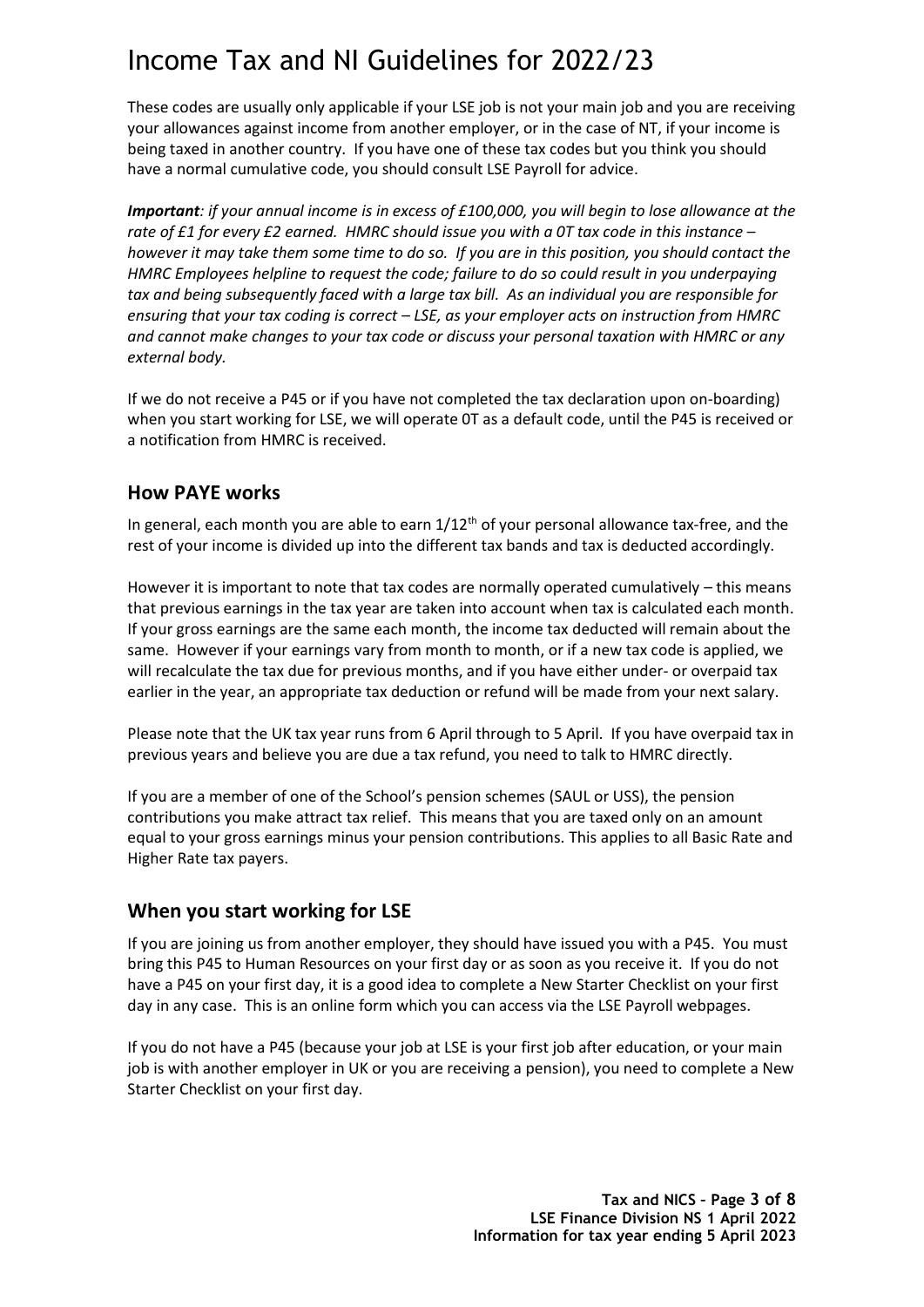### **If you join the LSE from overseas**

If you are new to the UK, your tax code will be allocated depending on the tax declaration you choose during the on-boarding process.

#### **If you have more than one job**

If you have more than one job, you will have a tax code for each employer. You will usually be given your tax allowances against your earnings in what you and HMRC consider your main job. Your earnings in your second job will all be taxed at Basic Rate or, if appropriate, the Higher Rate. If your total earnings with both employers are below the threshold for basic rate tax, then you may be due a tax refund at the end of your employment.

### **When you stop working for LSE**

When you leave LSE's employment, we will issue you with a P45. These are usually sent to your home address within two weeks of your last pay day. Always ensure that your address is up to date.

Prior to leaving the School, remember to log into [MyView](https://myview.lse.ac.uk/dashboard/dashboard-ui/index.html#/landing) to save/download/print all the necessary payslips and P60 forms. After that date, you will not be able to access MyView.

You need to give this form to your next employer or keep it safely until you start work again. If you have not received your LSE P45 before you start your new job, you are advised to complete a New Starter Checklist for your new employer. This should prevent them taxing you at Basic Rate before your LSE P45 is received.

### **Leaving the UK**

When you leave the UK, whether you are continuing to work for LSE or not, you should contact HMRC to inform them of your situation. This will enable them to ascertain your residency for tax purposes and whether you are due a refund of taxes. The LSE tax office can be contacted on 0300 200 3300.

#### **What happens at the end of the tax year**

If you are still an employee at the end of a tax year (i.e. 5 April), LSE will send you a P60 by the end of May at the latest, setting out what your taxable earnings in the tax year were and how much tax and national insurance you have paid. This will be sent to you via MyView where you can print/save the document for future reference.

It is a legal requirement that you keep this document safely (see Self-Assessment section below). You will need it if you are asked to complete a tax return or if you wish to claim a tax refund. Remember that once a tax year is over, LSE cannot make any refunds of tax for that year. You must talk to HMRC directly about this.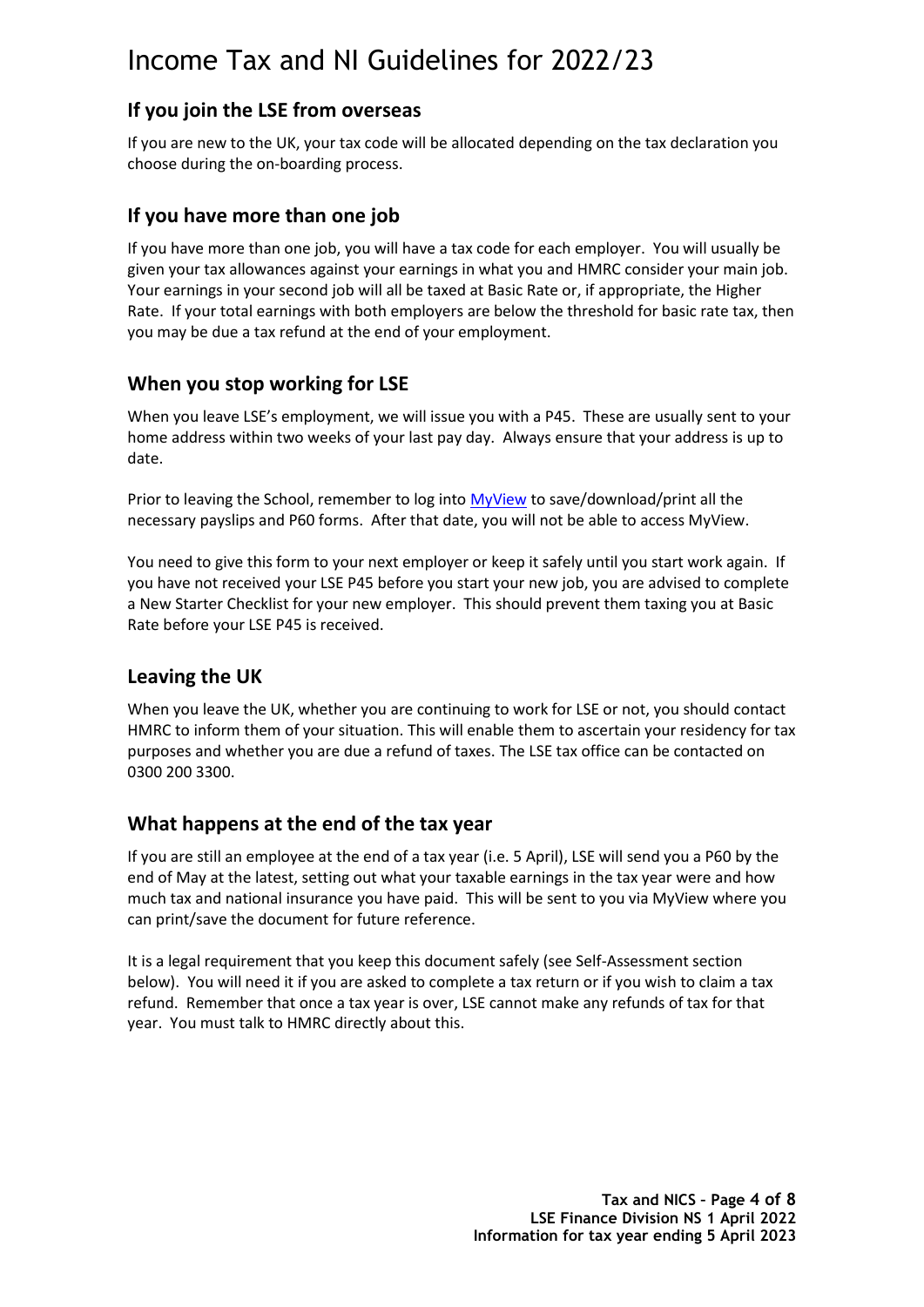### **Student loans**

HMRC is responsible for the collection of most student loans. They will inform the School if a student loan deduction applies to you.

There are three tiers of student loan.

- Plan 1: applies to those whose course of study commences before 1 September 2012. Where applicable, we will make a deduction whenever your earnings in any month are above £1,682.91 (equivalent to £20,195 a year).
- Plan 2: applies to those who commences study on or after 1 September 20112. The earnings threshold is £2,274.58 (equivalent to £27,295 per annum).
- Plan 4: If you're a Scottish student who started an undergraduate or postgraduate course anywhere in the UK on or after 1 September 1998, you'll be on repayment Plan 4. The earnings threshold is £2,114.58 (equivalent to £25,375 per annum).
- Postgraduate: The earnings threshold is £1,750.00 (equivalent to £21,000 per annum).

Deductions are made at the rate of 9% on any earnings above this threshold. The deductions operate non-cumulatively, i.e. each month's calculation is made independently. This means, for example, if your earnings are above the threshold at the beginning of the tax year, but then fall below it, no refund of loan repayment is due.

However, if your total earnings are less than £20,195 for the whole of the tax year, you can claim a refund from the Student Loan Company on production of a P60 or other evidence.

### **If you are self-employed**

Staff employed by LSE under a normal employment contract (sometimes referred to as "a contract of service") are taxed under PAYE as outlined above.

Some people working for LSE are regarded as self-employed and work for LSE under "a contract *for* services". These staff are paid by the School without deduction of income tax under "Self-Employed" status (sometimes referred to as "Schedule D") and pay income tax to HMRC directly. If you believe you may be eligible to claim Self-Employed status, please contact the Payroll Team as soon as possible (email fin.div.payroll@lse.ac.uk).

#### **Double taxation**

Some staff whose country of residence is not the UK may have to pay tax on their LSE salary in their home country as well as in the UK. If they are working in the UK in an academic capacity for a limited period of time only, they may be covered by a Double Taxation treaty and be exempt from UK income tax. If you think you are covered by these arrangements, please contact LSE Head of Payroll as soon as possible (email [fin.div.payroll@lse.ac.uk\)](mailto:fin.div.payroll@lse.ac.uk).

#### **Self-assessment and keeping records**

Some employees may be required to complete tax returns to HMRC under Self-Assessment. Consequently, everyone is required to keep records of their income (e.g. P60s, P45s, pay advices) for at least 22 months after the end of the tax year to which they relate. (People who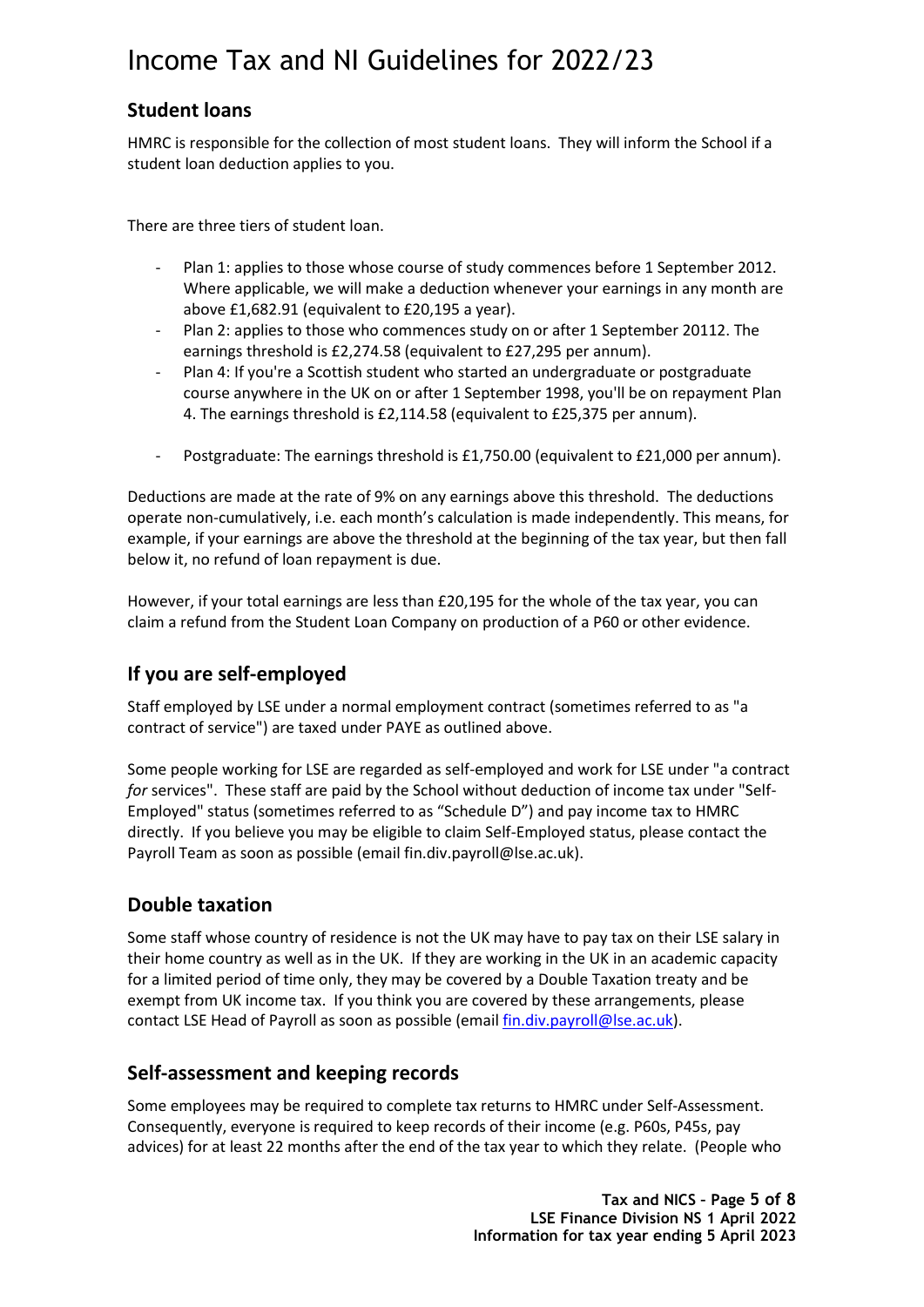are self-employed or have businesses are required to keep records for at least five years and 10 months after the end of the relevant tax year.)

### **When to contact the LSE Payroll Team**

Please contact LSE Payroll if:

- you have any basic queries about income tax or National Insurance
- you have a query about forms P45, P46 or P60
- if you think we are operating tax code BR, D0 or 0T incorrectly
- if you receive a Notice of Coding and we do not start operating the new tax code on the pay day which is at least two weeks after you receive the Notice.

You can contact us by emailing [fin.div.payroll@lse.ac.uk](mailto:fin.div.payroll@lse.ac.uk) or see the LSE Payroll website for a list of contacts.

**Please note** that, while LSE Payroll will try to ensure we deduct the correct income tax from your salary and assist you with any queries you may have, it is ultimately your responsibility to ensure that you pay the right amount of income tax.

#### **When to contact HM Revenue and Customs**

Please contact HM Revenue and Customs directly if:

- you wish to dispute a tax code issued by HMRC
- you wish to claim a tax refund for one or more previous tax years.

Each employer in the UK is allocated to a specific tax office. When you change your main job, your tax records will be transferred from one tax office to another. The contact details for LSE's tax office are as follows:

HM Revenue & Customs Pay As You Earn PO Box 1970 Liverpool L75 1WX

Telephone: 0300 200 3300

When you contact HMRC, you will need to quote LSE's Tax Reference **120/L40364** and your National Insurance number.

# **National Insurance**

National Insurance (NI) in the UK is a deduction from earned income paid by people aged over 16 and under the state pension age. Employers are also required to make contributions.

There are various classes of National Insurance Contributions (NICs), paid by employees, employers and the self-employed. Employees of the School will pay Class 1 Contributions.

Everybody who pays National Insurance has an NI account and, by payment of NI contributions, accrues rights to certain state benefits, i.e.: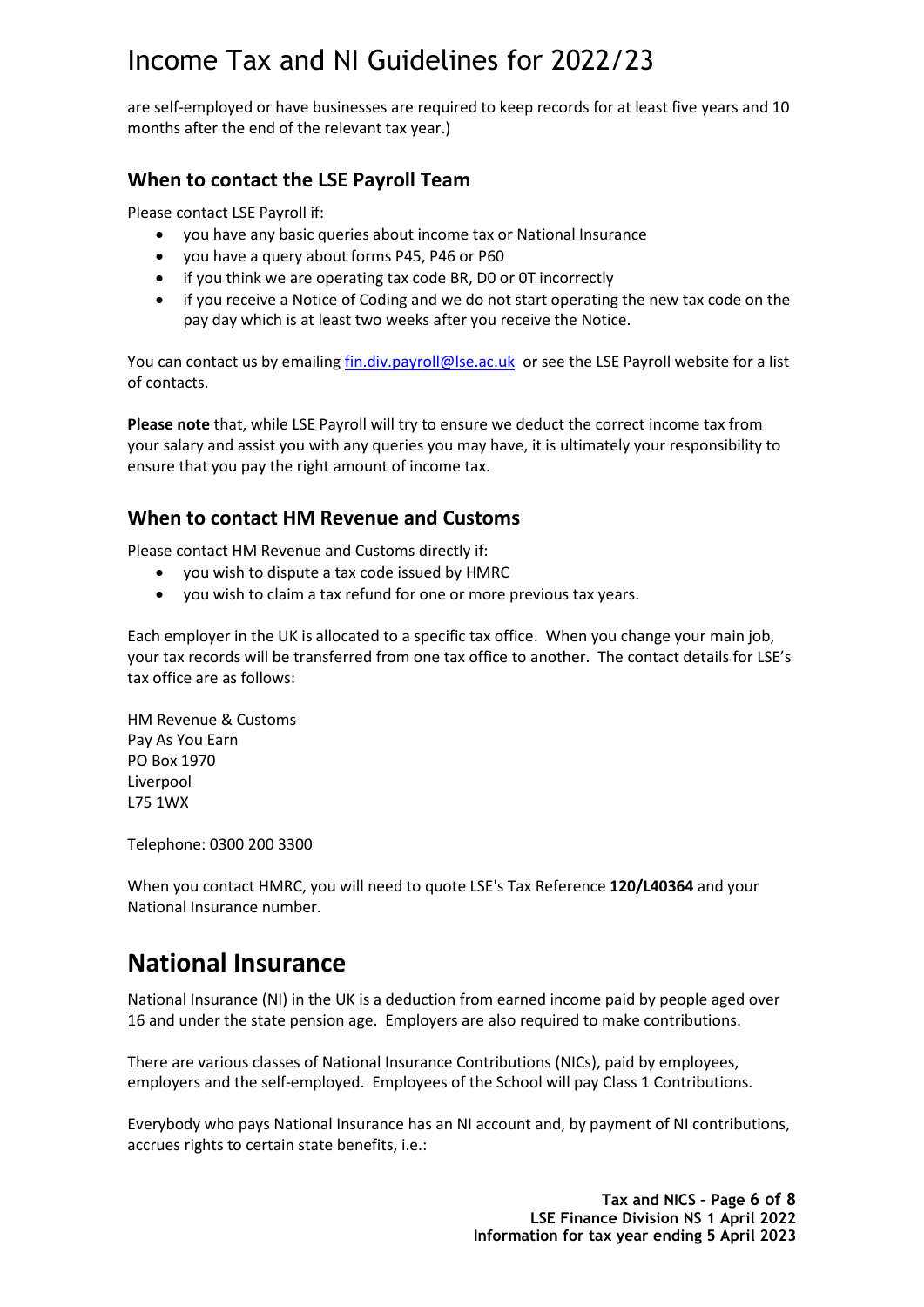- Employment and Support Allowance
- Maternity Allowance **•** Retirement Pension
- Bereavement benefits
- Jobseekers Allowance
- 

#### **National Insurance Number**

UK citizens are automatically sent an NI number just before their 16th birthday (the number is generated at birth).

If you have come to the UK from abroad, you are legally obliged t[o apply for a NI number](https://www.gov.uk/apply-national-insurance-number) and register for NI purposes as soon as you start work here. Without an NI number, you will not be able to claim any tax refund owed to you when leaving the UK. You should contact the [Department for Work and Pensions](https://www.gov.uk/government/organisations/department-for-work-pensions) office and ask for an appointment to be interviewed for an NI number.

### **Class 1 National Insurance contributions**

The School pays employees on a monthly basis. As an employee you pay contributions based upon your earnings; the School pays a corresponding amount of contributions also based on your earnings.

There are various categories of Class 1 Contributions. However, most LSE employees pay Category A Class 1 NICs.

Over state pension age

If you are over state pension age, you do not have to pay employee's contributions – although the School still pays Category C *Employer's* Contributions.

The School needs to hold one of the following as evidence of your date of birth and non-liability:

- Birth certificate or passport (please provide the original and we will take and retain a photocopy)
- Form CF384 or CA4140 Certificate of Age Exception which can be obtained from the National Insurance Contributions Office (we are required to keep the original but will return this to you as soon as you stop working for the School).

If you do not provide evidence of your age, the School is obliged to continue deducting National Insurance from your salary at the contracted-in rate.

#### **Increases in the state pension age**

The Government has announced plans for the equalisation of the state pension age. If you are a woman born before 6 April 1950 your state pension age will be 60; if you are a woman born on or after 6 April 1955 your state pension age will be 65; if you are a woman born between 6 April 1950 and 5 April 1955, your state pension age will be between 60 and 65 depending on your exact date of birth.

The previous Government announced that the state pension age for both men and women will increase from age 66 to age 68 between 2024 and 2046.